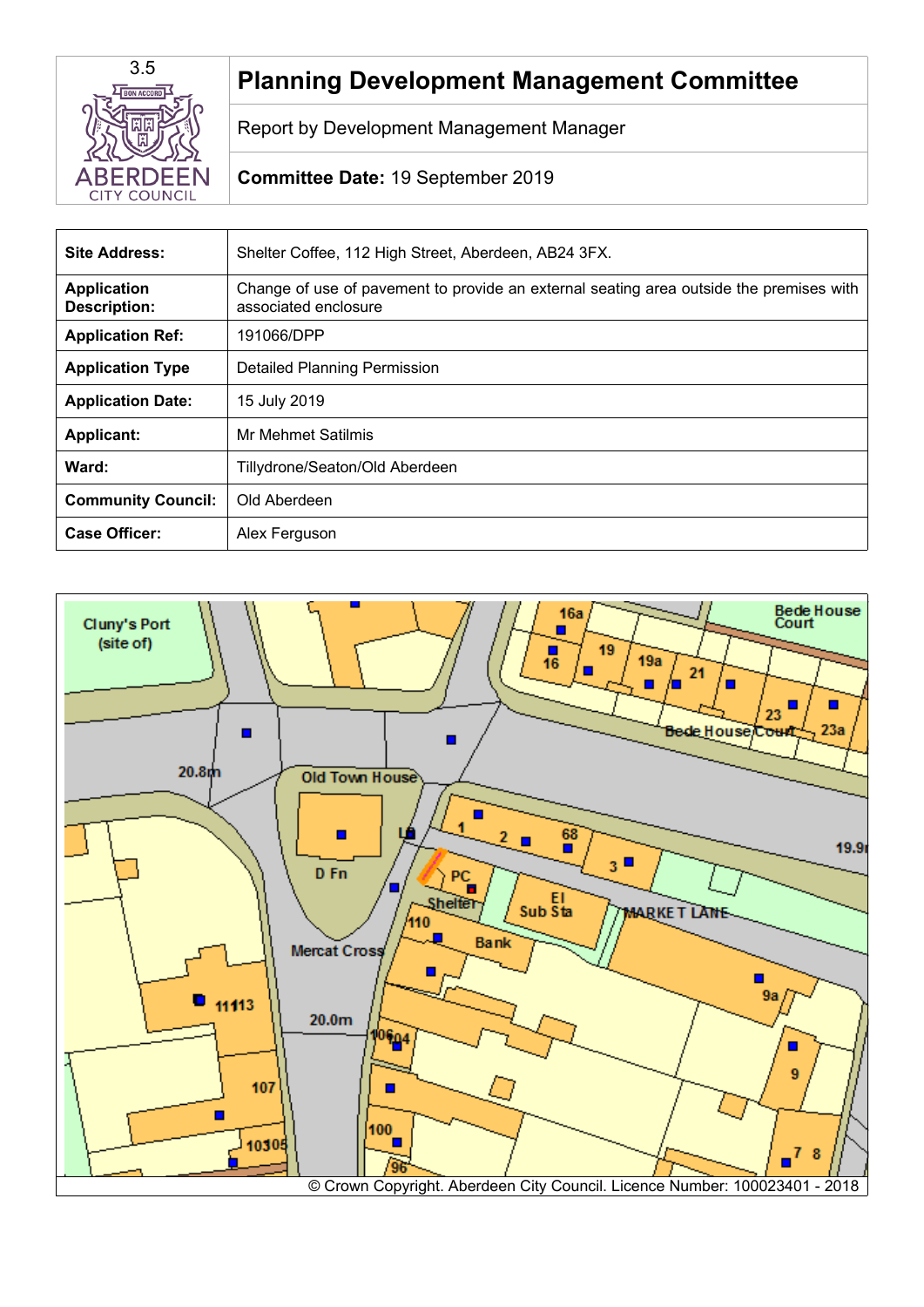## **RECOMMENDATION**

Approve Conditionally

## **APPLICATION BACKGROUND**

#### **Site Description**

The application site comprises a c. 5sqm section at the back of the public pavement immediately in front of the Shelter Café building at 112 High Street, Old Aberdeen. The area in question projects 900mm out from the façade of the café, with a length of 5.6m (almost the entire width of the façade). The Shelter Café premises itself lies on the eastern side of High Street, between Baillie's Place and Market Lane, approximately 10m south of St Machar Drive and 9m east of the category 'A' listed Old Town House building. Due to the chamfered nature of the café façade, the pavement width in front of the premises increases from 1.94m at the southern end, to 3.35m at the northern end, adjacent to Market Lane. A letterbox and signage pole are present within the pavement to the front of the café and the site lies within the Old Aberdeen Conservation Area. Residential properties occupy the terrace on the northern side of Market Lane, an Electricity sub-station bounds to the café to the east and a blank gable end of an Aberdeen University building bounds Baillie's Place to the south.

## **Relevant Planning History**

**191206/S42 –** A Section 42 application to remove Condition 7 of planning permission 170524/DPP is pending determination. Condition 7 of 170524/DPP removes the ability for the café operator to use Baillie's Place for outdoor seating.

**170524/DPP &170523/CAC –** Planning permission and conservation area consent were approved conditionally by the Planning Development Management Committee in July 2017 for the change of use, part-demolition, extension to and alteration of, the former public toilet block to form a café.

**160727 & 160728** – Planning permission and conservation area consent were refused by the Planning Development Management Committee in December 2016 for the change of use, extension to and alteration of, the former public toilet block to form a café. The applications were refused on the grounds that the materials to be used for the extension would have had a detrimental impact on the character and appearance of the conservation area.

# **APPLICATION DESCRIPTION**

#### **Description of Proposal**

Detailed planning permission is sought for the change of use of the 5sqm strip at the back of the public pavement immediately in front of the café, to allow for outdoor seating associated to the café premises. The section of pavement proposed to be used for outdoor seating measures 5.6m in length (just short of the full width of the café façade) and projects 900mm out from the front of the building.

The submitted Site Plan drawing shows two tables and four chairs within the area being applied for (one table and two chairs on each side of the front entrance door) but it should be noted that as moveable items, any chairs, tables, barriers or other items potentially placed on the pavement would not require planning permission in themselves and are thus to be considered as indicative on the submitted drawing.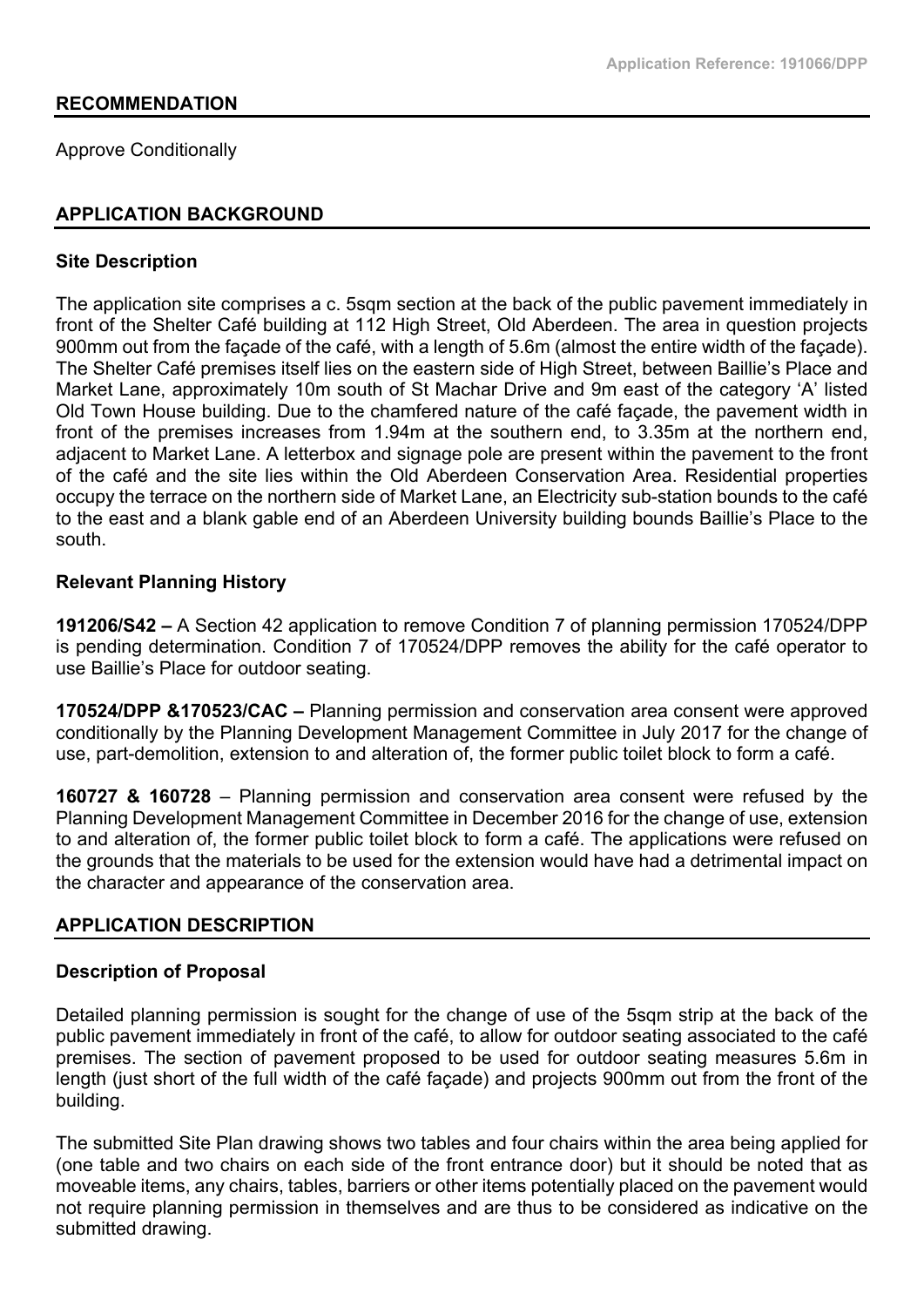# **Supporting Documents**

All drawings and supporting documents listed below can be viewed on the Council's website at:

[https://publicaccess.aberdeencity.gov.uk/online](https://publicaccess.aberdeencity.gov.uk/online-applications/applicationDetails.do?activeTab=documents&keyVal=PU4I03BZHHU00)[applications/applicationDetails.do?activeTab=documents&keyVal=PU4I03BZHHU00](https://publicaccess.aberdeencity.gov.uk/online-applications/applicationDetails.do?activeTab=documents&keyVal=PU4I03BZHHU00) 

## **Reason for Referral to Committee**

The application has been referred to the Planning Development Management Committee because a total of seven representations objecting to the proposals have been received.

# **CONSULTATIONS**

**ACC - Environmental Health** – No objection, but recommend that the area is not used after 10 pm on any given day, that amplified music out with the building is prohibited and that the number of seats remain in line with the numbers proposed on the plans submitted, all in order to protect the amenity of nearby residential properties from noise. Environmental Health were consulted on the initial proposals which included additional seating on Baillie's Place, to the side of the café. That seating was subsequently removed from the current application and is being applied for in a concurrent Section 42 application. Nonetheless, Environmental Health's comments remain the same for the seating area to the front of the building.

**ACC - Roads Development Management Team** – No objection. Consulted the Council's Streetworks / Occupations Team who noted no concern with the proposal on the grounds that the minimum footway width that would remain is no narrower than exists marginally further along the street (there is no net detriment to pedestrians in the wider context). Roads Development Management (RDM) agree with that assessment, as the minimum footway width would be 1.1m, which is similar to that outside no. 96 High Street. Whilst the minimum footway width desired is usually 1.5m, 1.1m as proposed is considered to be acceptable in this instance.

**Old Aberdeen Community Council** – Supports the application but acknowledges concerns raised by local residents. Supports the application contingent upon the Council addressing / mitigating the following concerns:

- The pavement width would be narrowed following the installation of outdoor seating and there are concerns that the seating and associated equipment could extend beyond the 900mm projection from the façade that is being applied for; and
- The outdoor seating would increase the potential for litter (including that associated to smoking). The applicant should provide details of how litter would be checked and dealt with.

# **REPRESENTATIONS**

A total of 33 representations have been received: 26 in support and 7 objecting to the proposals. In addition to the public representations, the applicant submitted a petition in support of the proposals, signed by 139 customers of the café. The comments received in the representations can be summarised as follows:

Comments made in support

- The outdoor seating would enhance the public space;
- The proposals are consistent with policy NC6 and supplementary guidance on street cafés;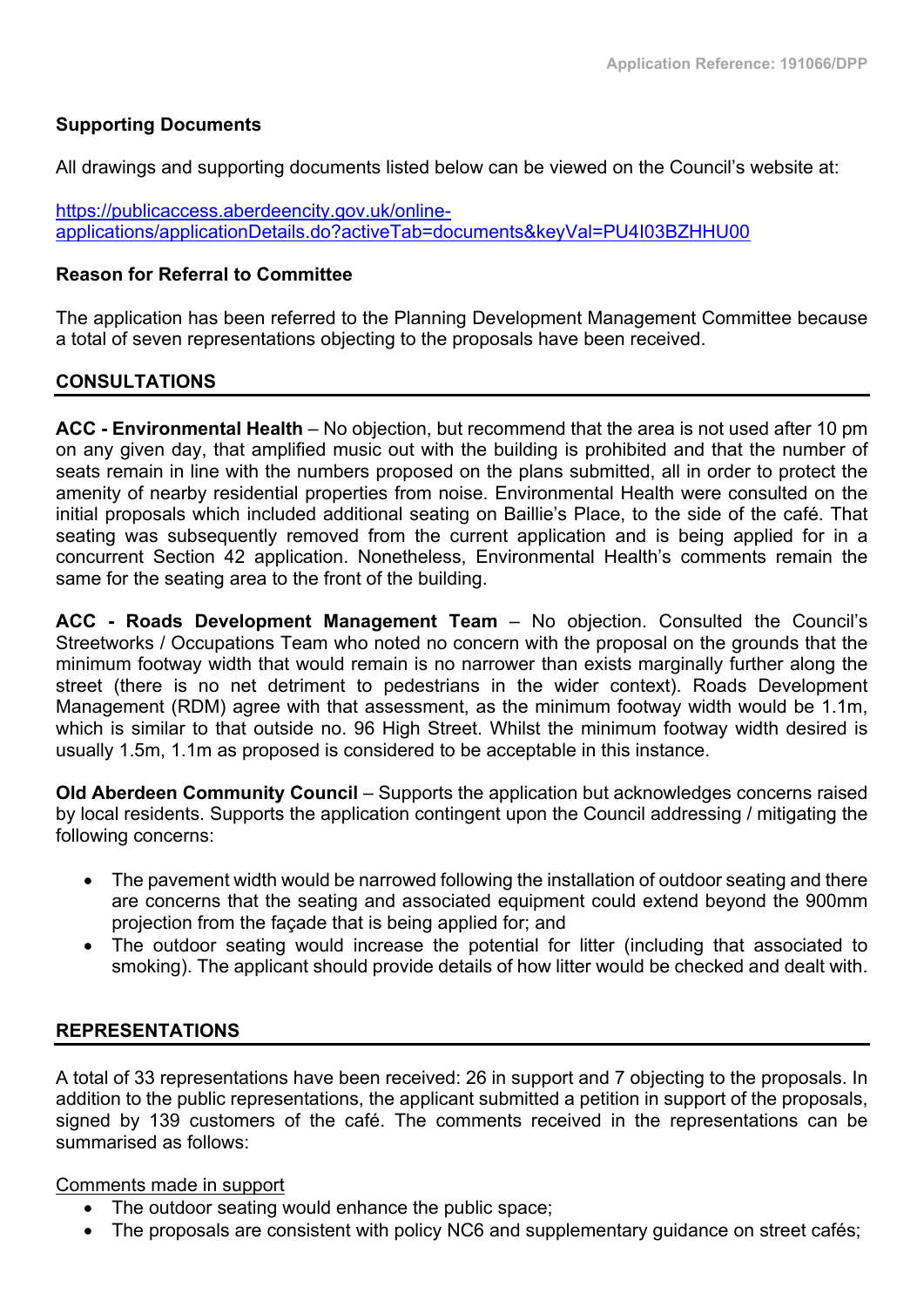- Local businesses should be supported;
- Sufficient pavement width would remain;
- Acknowledged that the remaining pavement width would be below the Council's guideline minimum, but the context sees significant stretches of the High Street where the pavement width is also sub-standard;
- The outdoor seating would allow the community and visitors to enjoy the historic environment;
- The spur of the road at the northern end of High Street, adiacent to the café, is blocked off at St Machar Drive, thus there is no significant risk to pedestrian safety;
- The outdoor seating area would provide the opportunity for less mobile/disabled customers to enjoy a coffee as they cannot access the upstairs seating;
- Old Aberdeen needs more facilities such as the Shelter Café; and
- The premises are not open at night, therefore the risk to amenity from noise pollution is minimal.

## Issues raised

- The proposal would narrow the pavement width to an unacceptable level (below Council guidelines) and the narrow width would be to the detriment of pedestrian safety, particularly for disabled users / those with poor mobility;
- The outdoor seating would detract from the quality and setting of the historic environment (conservation area and nearby listed buildings);
- Although a 900mm projection is being applied for, in reality (due to moveable barriers, placement of customer bags etc) the projection would exceed that, further narrowing the pavement width;
- The Council's Design Guidelines for Pavement Cafés states that the remaining footway for pedestrians should be no less than 2m;
- The pavement width outside 106 & 108 High Street is more than 1.2m. Thus, the proposals would narrow the pavement below the prevailing width in the surrounding area;
- Approval would set an undesirable precedent for similar applications and sub-standard footway widths elsewhere;
- Planning permission was previously refused for outdoor seating;
- The proposals are contrary to the quidance set out in the Council's quidance on pavement cafés;
- The Council's 'Harmony of Uses' supplementary guidance (SG) states that in order for a street café to be acceptable in principle, the road must be fully pedestrianised and that is not the case;
- The SG also requires the pavement to be wide enough to accommodate outdoor seating without detriment to pedestrian safety:
- The seating would increase the amount of litter and bins should be provided;
- The proximity of hot drinks and smokers to the public pavement would create a health / accident risk to passers-by.

# **MATERIAL CONSIDERATIONS**

# **Legislative Requirements**

Sections 25 and 37(2) of the Town and Country Planning (Scotland) Act 1997 require that where, in making any determination under the planning acts, regard is to be had to the provisions of the Development Plan and that determination shall be made in accordance with the plan, so far as material to the application unless material considerations indicate otherwise.

Section 59(1) of The Planning (Listed Buildings and Conservation Areas) (Scotland) Act 1997 requires a planning authority, in considering whether to grant planning permission for development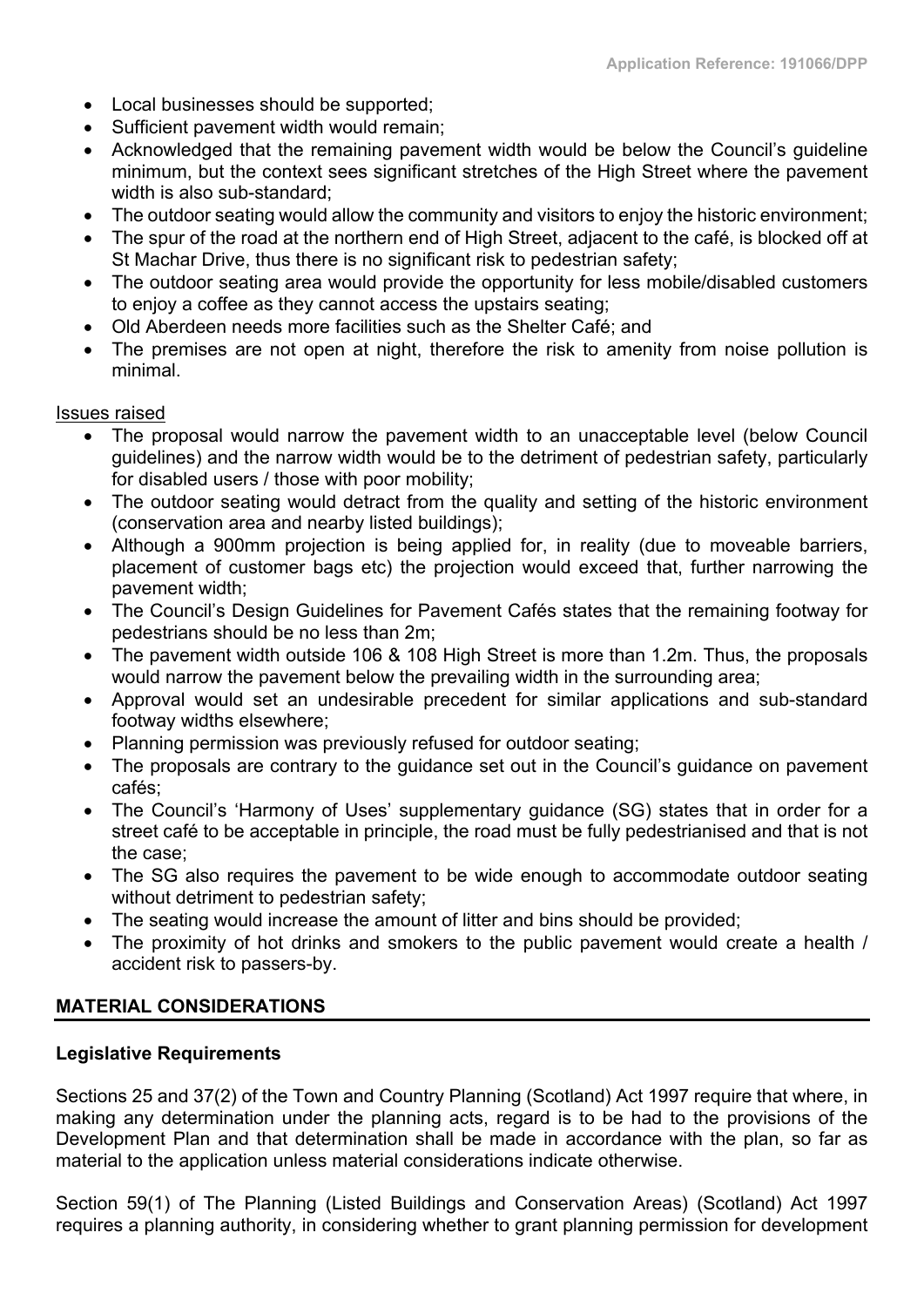which affects a listed building or its setting, to have special regard to the desirability of preserving the building or its setting or any features of special architectural or historic interest which it possesses.

Section 64 of the Planning (Listed Buildings and Conservation Areas) (Scotland) Act 1997 places a duty on planning authorities to preserve and enhance the character or appearance of conservation areas.

# **National Planning Policy and Guidance**

- Scottish Planning Policy (SPP)
- Historic Environment Policy for Scotland (HEPS)
- [Designing](https://www.gov.scot/publications/designing-streets-policy-statement-scotland/) Streets

# **Aberdeen City and Shire Strategic Development Plan (2014) (SDP)**

The purpose of the SDP is to set a spatial strategy for the future development of the Aberdeen City and Shire. The general objectives of the plan are promoting economic growth and sustainable economic development which will reduce carbon dioxide production, adapting to the effects of climate change, limiting the use of non-renewable resources, encouraging population growth, maintaining and improving the region's built, natural and cultural assets, promoting sustainable communities and improving accessibility.

From the 29 March 2019, the Strategic Development Plan 2014 will be beyond its five-year review period. In the light of this, for proposals which are regionally or strategically significant or give rise to cross boundary issues between Aberdeen City and Aberdeenshire, the presumption in favour of development that contributes to sustainable development will be a significant material consideration in line with Scottish Planning Policy 2014.

The Aberdeen City Local Development Plan 2017 will continue to be the primary document against which applications are considered. The Proposed Aberdeen City & Shire SDP 2020 may also be a material consideration.

# **Aberdeen Local Development Plan (ALDP)**

- CF1: Existing Community Sites & Facilities
- D1: Quality Placemaking by Design
- D4: Historic Environment
- T5: Noise

# **Supplementary Guidance and Technical Advice Notes**

Harmony of Uses

# **Other Material Considerations**

Pavement Cafés on the Public Footway: A Design Guide for [Applicants](https://www.aberdeencity.gov.uk/sites/default/files/2019-05/Design%20Guide%20for%20Pavement%20Cafes%202019.pdf)

# **EVALUATION**

**Community Sites and Facilities Zoning**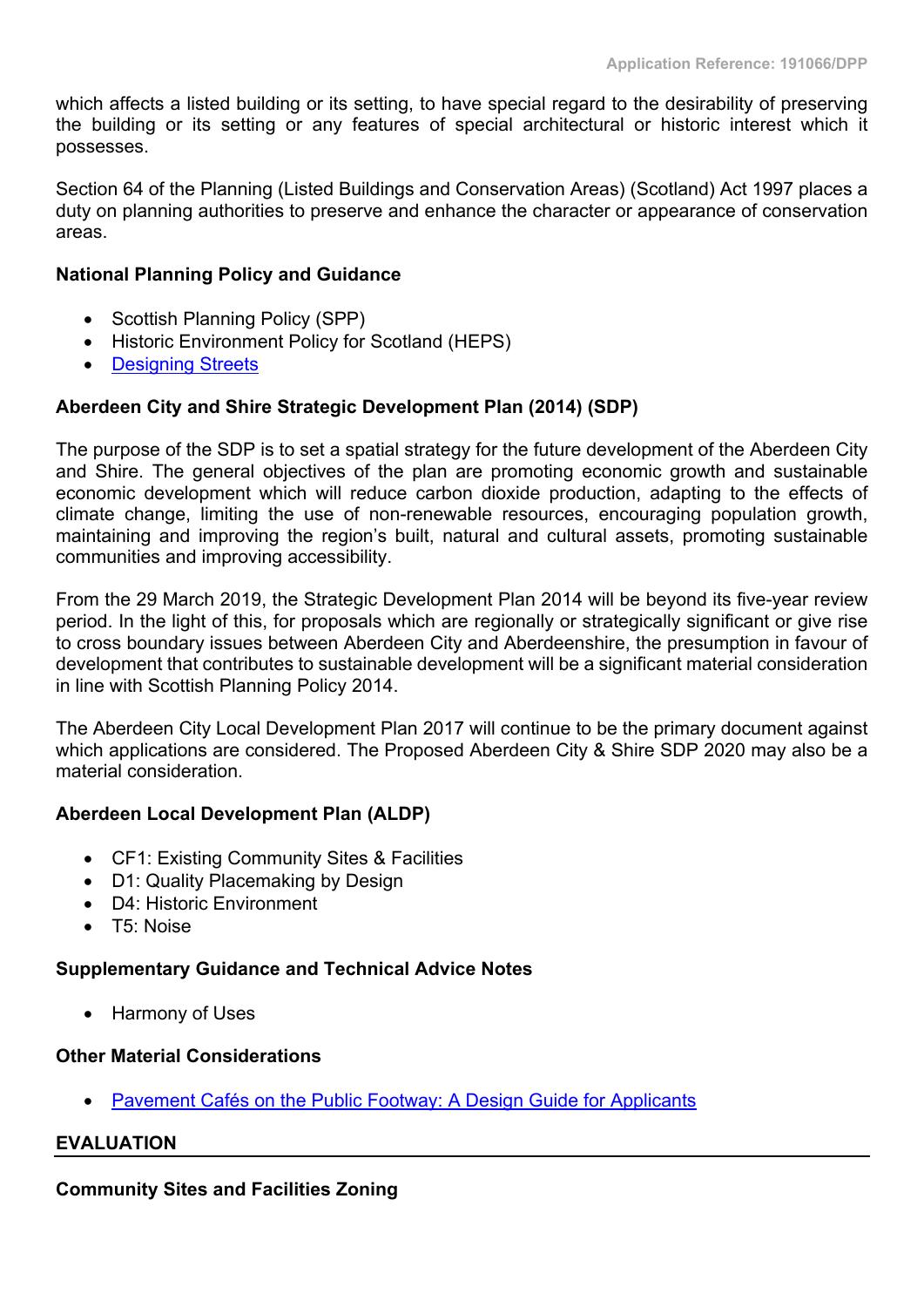The application site lies within an area zoned in the Aberdeen Local Development Plan (ALDP) for Existing Community Sites and Facilities. Policy CF1 (Existing Community Sites and Facilities) predominantly seeks to ensure that existing health, education and other community facilities in such zonings are protected. The policy does not specifically note how applications for new noncommunity uses are to be assessed but does state:

*'Where land or buildings become surplus to current or anticipated future requirements, alternative uses which are compatible with adjoining uses and any remaining community uses, will be permitted in principle.'*

Whilst this application relates to a section of pavement in front of an existing café, and thus does not constitute land or a building surplus to current or anticipated future requirements, the café use is considered to be compatible with the adjoining uses in the surrounding area (predominantly university buildings and residential properties). Therefore, it is considered that the change of use of the small section of public pavement, to allow outdoor seating associated to an existing café which is compatible with the adjoining uses, does not conflict with the aims of Policy CF1 (Existing Community Sites and Facilities) of the ALDP.

## **Impact on Amenity**

Although the proposed development is not within a residential area as defined by the ALDP, it is acknowledged that there are several residential properties nearby and in close proximity to the application site, specifically multiple terraced dwellings on Market Lane, immediately to the north of the café. Whilst Policy CF1 does not explicitly state that residential amenity within such areas must be preserved, it does note that new uses must be compatible with adjoining uses, not significantly erode the character or the area or the vitality of the local community.

Furthermore, the Council's supplementary guidance (SG) on 'Harmony of Uses' notes street cafés amongst other uses as having the potential to impact negatively on amenity (particularly residential amenity) due to the adverse effects of noise, smell and litter.

#### Noise

In relation to noise, the area of pavement proposed to accommodate outdoor seating covers just 5sqm in front of the café façade, the central part of which contains the front entrance door to the café. Therefore, as indicatively shown on the submitted Site Plan drawing, it is likely that only two small tables and four chairs would be placed in front of the café. In this regard, it is considered that the noise levels likely to be generated by an anticipated maximum of four café customers would be minimal and would not generally disturb the existing daytime amenity.

Nonetheless, it is acknowledged that were the outdoor seating area to be used in late evening / early morning hours when background levels of noise are lower and residential amenity is more sensitive, then the use of the outdoor seating could adversely harm that amenity. As such, in accordance with the Council's Environmental Health Team's recommendation, a condition is recommended to ensure that the outdoor seating area would not be used outwith the hours of 8am to 10pm on any given day, in order to preserve night-time residential amenity.

Additionally, Environmental Health have also requested a condition prohibiting amplified music from being played in the outdoor seating area. This aligns with the guidance in the Harmony of Uses SG and a condition has been added to that effect. Given the small area of seating proposed, combined with the mitigation measures that would be attached via condition, it is considered that the outdoor seating area would adequately preserve amenity in relation to noise emissions, in accordance with Policy T5 (Noise) of the ALDP.

# Smell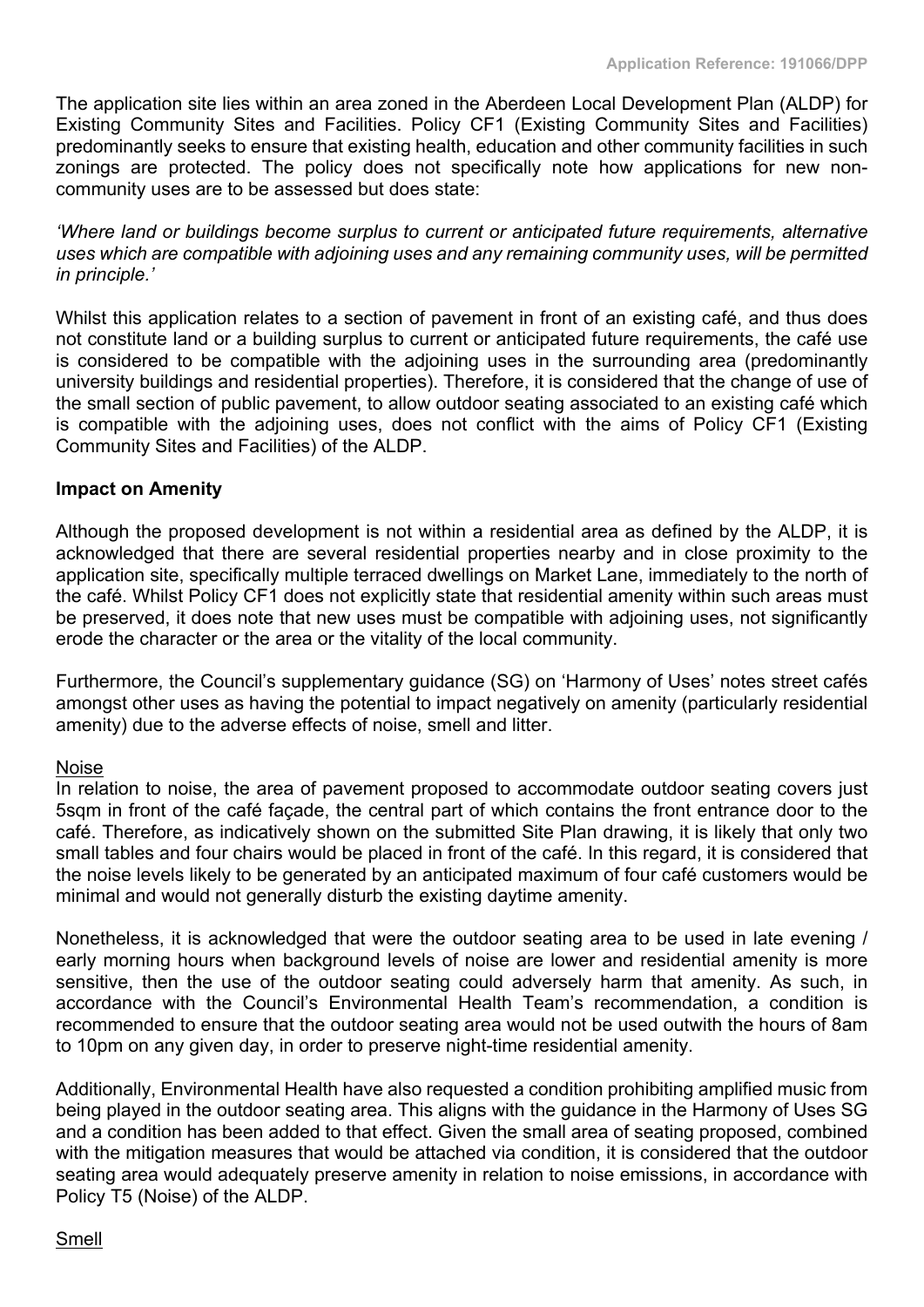In relation to smells, condition 1 of the planning permission for the parent café use (170524/DPP) prohibits any cooking or frying from taking place on the premises unless various mitigation measures (cooking fume extraction / filtration equipment etc) have been agreed with the Council and thereafter installed. As Condition 1 of 170524/DPP has not been discharged, the café does not have consent to cook or fry food on the premises. As such, it is anticipated that any drinks or food-stuffs consumed within the outdoor seating area would not produce sufficient smells so as to affect amenity. Furthermore, if condition 1 were to be discharged, allowing cooking / frying to take place, the small area of outdoor seating would be unlikely to result in a significant amount of food consumption externally. Thus the potential impact of smells on amenity is considered to be negligible.

## **Litter**

Litter is not an issue that can be competently addressed or enforced by planning legislation. Should litter generation from the outdoor seating area become an issue, the Council's Environmental Health and Street Occupations Teams would have the power, under separate legislation, to take action against the café operator. It is understood that, in accordance with the Council's document *'Pavement Cafés on the Public Footway: A Design Guide for Applicants'*, there are various stipulations that require to be met in respect of site cleanliness in order for a Street Occupation Permit to be granted and that failure to comply with the cleaning requirements would jeopardise renewal of the permit.

#### **Privacy**

The outdoor seating area would be sited a sufficient distance, and at an oblique angle, from any neighbouring residential properties, ensuring that there would be no potential for customers using the area to overlook any nearby residential properties to the detriment of privacy.

#### **Summary**

Therefore, subject to the aforementioned two conditions in respect of the opening hours and prohibition of amplified music, it is considered that the proposed use of the section of pavement for outdoor seating would not adversely affect residential amenity (nor the wider general amenity) of the area, in accordance with the principles of Policy CF1, T5 and the supplementary guidance contained within 'Harmony of Uses'.

# **Impact on the historic environment and visual amenity**

Scottish Planning Policy (SPP), Historic Environment Policy for Scotland (HEPS) and Policy D4 (Historic Environment) of the ALDP all reiterate at a national and local level the general principle as set out in Sections 59 and 64 of The Planning (Listed Buildings and Conservation Areas) (Scotland) Act 1997, that new development should preserve or enhance the listed buildings (including their setting) and the character and appearance of conservation areas.

The application seeks consent for the use of the 5sqm area immediately in front of the café for outdoor seating. Any chairs, tables, barriers or other items of temporary street furniture associated to the use of the pavement for outdoor seating would be moveable objects rather than fixed features within the streetscape. As such these items, in themselves, do not require planning permission.

Nevertheless, it is understood that the Council's Street Occupations Team requires, as a condition of any street occupation permit, any street furniture associated to commercial outdoor seating to be of a high quality. Section 6 of the *'Pavement Cafés on the Public Footway: A Design Guide for Applicants'* notes that the Council reserves the right to reject street occupation permit applications where inappropriate furniture is proposed.

Therefore, whilst the street furniture items themselves do not require permission and cannot be assessed, there is a level of quality required by the Street Occupation permit guidance that should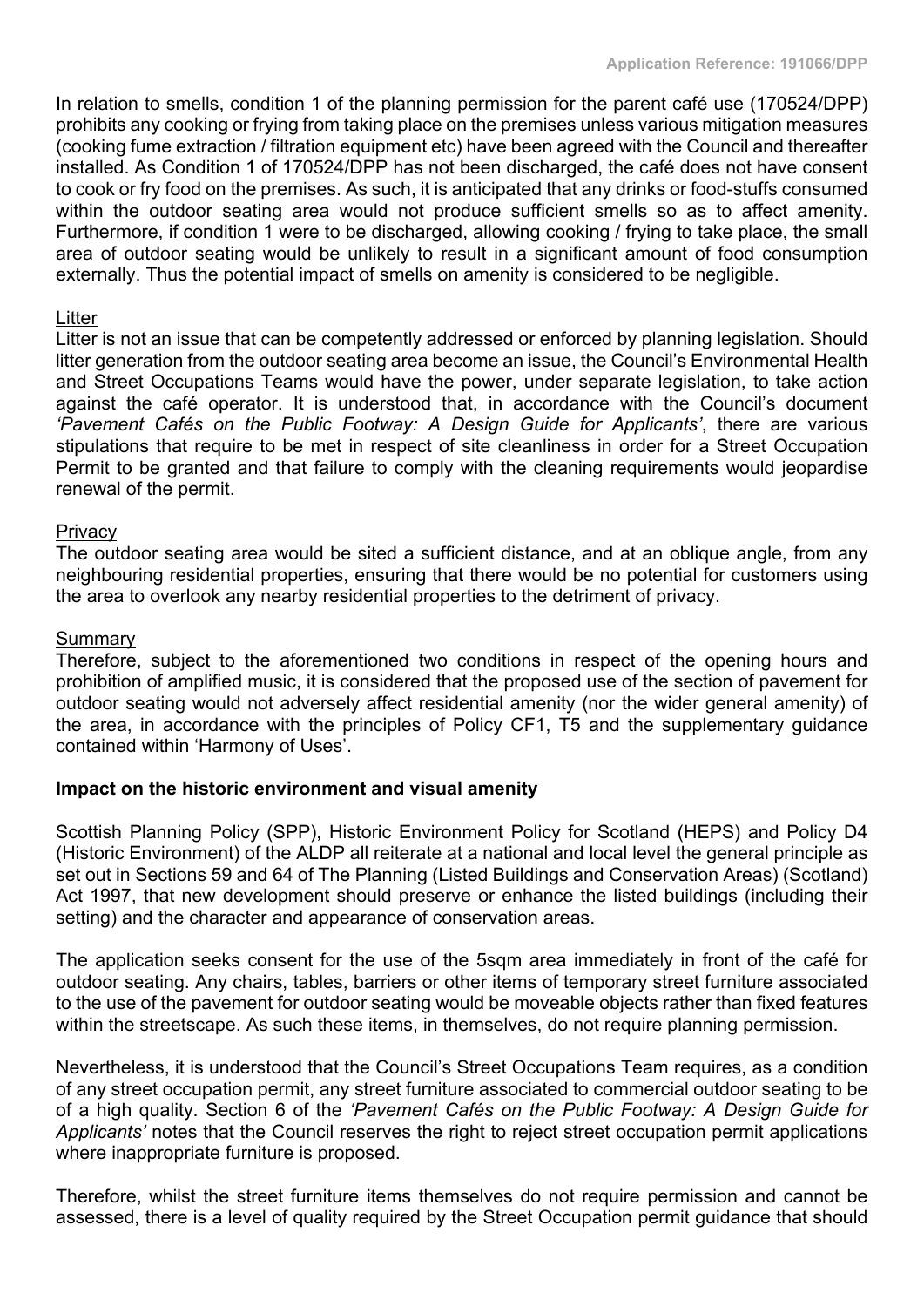give some assurance that the furniture would not detract from the existing visual amenity, nor the setting of any adjacent listed buildings or the character and appearance of the conservation area.

Furthermore, whilst the precise details of the street furniture to be used are not known, it is pertinent to acknowledge that the area proposed covers just 5sqm and would likely only be able to accommodate two small tables and four chairs. As such, given the small size of the area applied for, the temporary, removeable nature of any street furniture placed within it and its siting directly in front of the existing café premises on a widened section of pavement (partly recessed from the established front building line of the street), it is considered that the proposed change of use would adequately preserve the setting of adjacent listed buildings and the character and appearance of the conservation area, as well as general visual amenity, in accordance with SPP, HEPS and Policies D1 and D4 of the ALDP

However, acknowledging the impact that the street furniture could have on visual amenity if placed in situ permanently, a condition is applied to ensure that all items are removed from the pavement completely outwith the hours of operation.

# **Impact on pedestrian movement / public safety**

Paragraph 8 of the Harmony of Uses SG emphasises that the Council *'supports and encourages the provision of street cafés in:*

- *Fully pedestrianised streets; and*
- *Areas where pavements are wide enough to accommodate the proposed street café'*

Whilst the SG does not state any minimum dimensions it does note that street cafés: '*should not obstruct public space or create a hazard for pedestrians'* and that: *'Planning applications for street cafes where adequate space is not provided on the public footpath to allow pedestrians a straight, obvious and unobstructed route past will be refused.'*

Due to the chamfered nature of the café's façade, the pavement width in front of the building varies from 1.94m at its southern end to 3.35m at the northern end, adjoining Market Lane. The pavement is narrowed slightly for pedestrians however, by the presence of a postbox and a sign pole adjacent to the kerbline. The proposed area of outdoor seating would project 900mm out from the façade of the café, leaving a minimum clearance (and a straight, obvious and unobstructed route) of 1.1m.

Whilst the Council's Roads Development Management (RDM) Team usually seek a minimum footway clearance of at least 1.5m (based on the advice given in the 'Pedestrian Movement' section, Pg17 of Design Streets), in assessing what is considered to be an appropriate minimum clearance for pedestrians it is important to take into consideration the context of the site and the surrounding area. Indeed, Designing Streets notes that unobstructed footway widths for pedestrians *'can be varied to accommodate character and practical requirements'*

In this regard, the prevailing character of the historic High Street sees narrow pavements on either side of this section of the street, with the pavement on the eastern side of the street between no. 96 (50m to the south) and the application site ranging between approximately 1m (outside no's 96 & 100) and 1.7m but predominantly of a width of approximately 1.1m – 1.2m (including 1.25m outside no. 110 immediately to the south of the café).

As such, the short section of pavement immediately in front of the café actually exceeds the prevailing pavement width of the remainder of the northern section of the High Street. RDM, in consultation with the Council's Streetworks / Occupations team, consider that as the minimum footway width that would remain in front of the café is no narrower than exists marginally further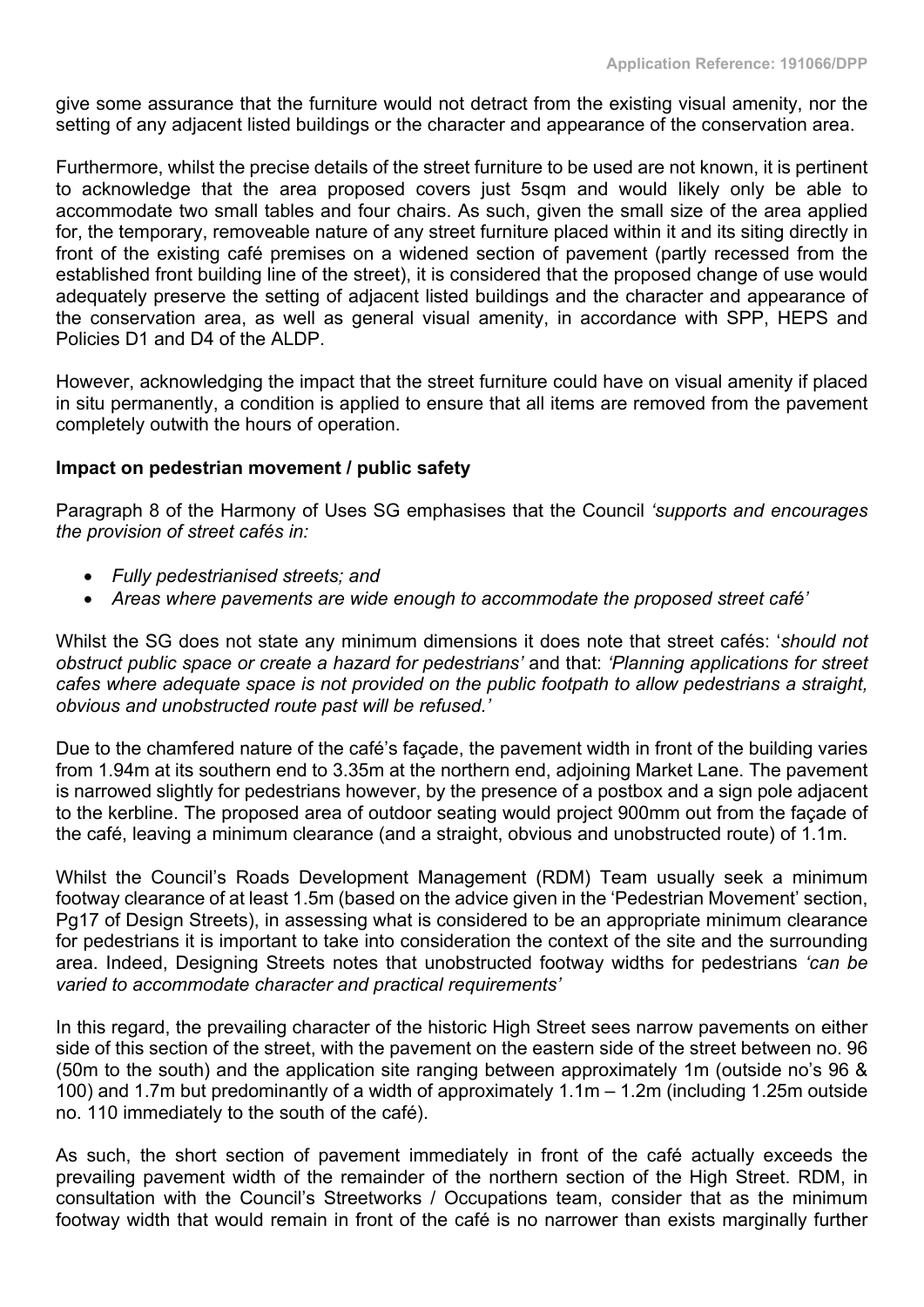along the street, there would be no net detriment to pedestrians, and the 1.5m clearance usually strived for is not practical in this instance.

It is thus considered that despite the remaining footway clearance being below what would usually be considered as acceptable, the minimum 1.1m clearance in front of the seating area would not unduly affect pedestrian movement and the proposals are considered to be acceptable in accordance with the Harmony of Uses SG.

Furthermore, whilst the 1.1m clearance should be maintained at all times, it is also worth noting that the eastern spur of the High Street, directly in front of the café, is blocked to vehicular traffic at its junction with St Machar Drive. Whilst the road carriageway is not pedestrianised, its narrow, deadend nature, with double yellow lines on either side and no obvious turning head, means that in reality the road carriageway is not frequently used by vehicles. Thus, in the event that a blockage to the pavement were to occur for whatever reason, pedestrian overspill onto the road carriageway would not pose a significant risk to public safety.

# **Impact on disabled users & pedestrians with poor / hindered mobility**

It has been noted in some of the objections received that the narrowing of the public footway area in front of the café would adversely affect users with disabilities or poor mobility, such as those in wheelchairs or users with small children in prams / pushchairs etc.

Disability and maternity are both protected characteristics covered by the Equality Duty, as outlined in section 149 of The Equality Act 2010, which requires public bodies to publish information to show their compliance with the Equality Duty which aims to:

- eliminate unlawful discrimination:
- advance equality of opportunity; and
- foster good relations between people who share a protected characteristic and people who do not share it.

The remaining minimum clearance of 1.1m is wide enough to accommodate most wheelchairs, mobility scooters and prams / pushchairs etc. Additionally, as noted in the foregoing section of the evaluation on pedestrian movement / public safety, the section of pavement involved comprises a very small portion (5.6m in length) of pavement within the wider High Street context which frequently sees the pavement narrow to 1.1m or less in the surrounding area. Combined with the very-low trafficked nature of the vehicular carriageway that forms the eastern spur of High Street immediately in front of the café, it is considered that the net detriment to members of the public with disabilities or those poor / hindered mobility (including parents with pushchairs) would be both minimal and restricted to a very small section of the pavement when viewed within the context of the surrounding area.

As such, it is considered that the approval of the application would not cause undue harm to any members of society with protected characteristics. Furthermore, it should be noted that one member of the public who commented in support of the application noted that they would welcome the provision of outdoor seating as their disability / lack of mobility prevents them from accessing the majority of the café's existing seating on the first floor level and the outdoor seating area would allow them to use and enjoy the café as those without protected characteristics do at present.

#### **Matters raised in representations**

The majority of the concerns raised in the representations were in relation to the impact of the outdoor seating area on the resultant width of the public pavement and the implications that the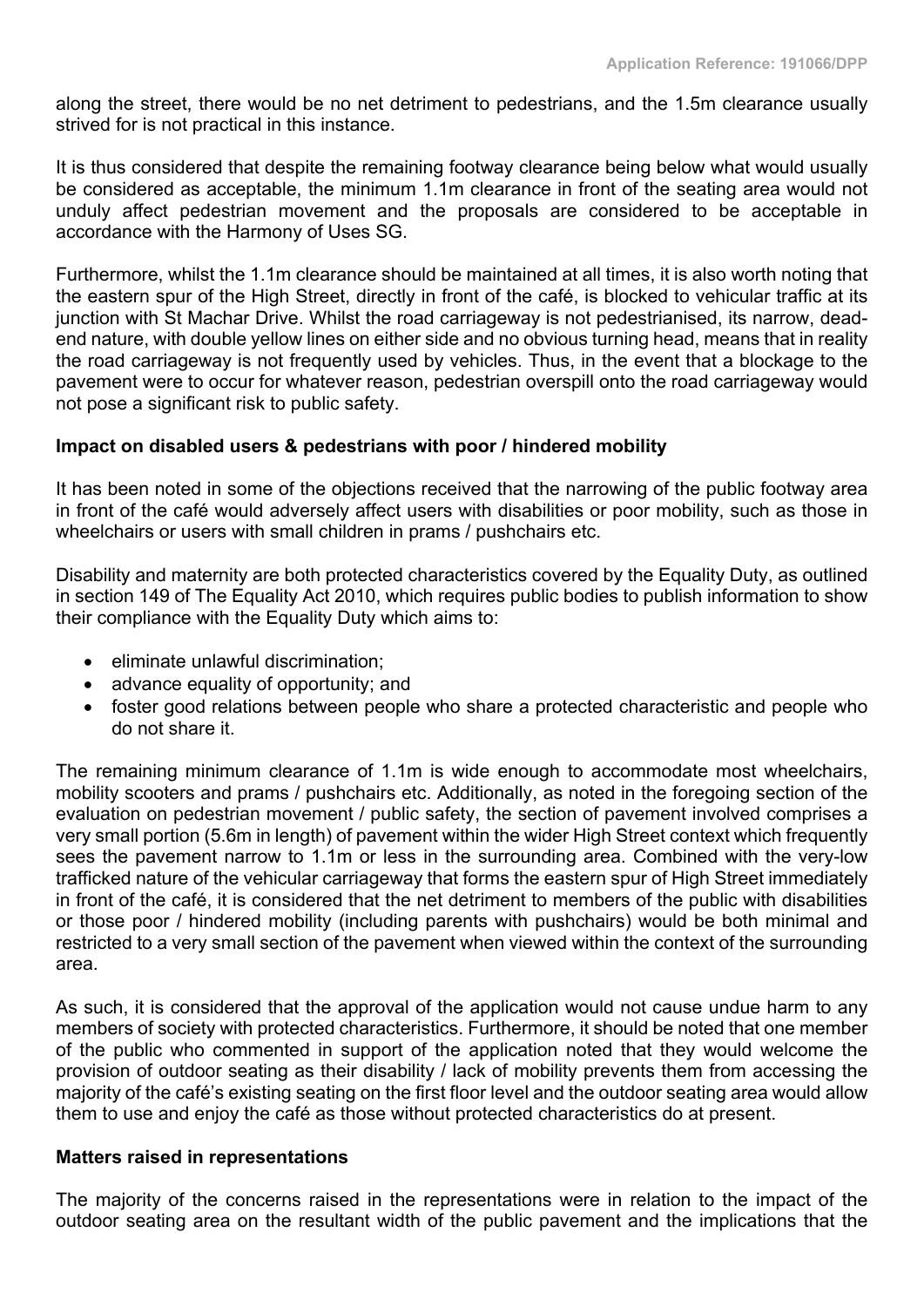narrowed remaining width would have on pedestrian mobility / safety. Issues in this regard have been addressed in the foregoing evaluation, as have concerns in relation to the impact of the proposals on the setting of listed buildings and the character and appearance of the conservation area. The remainder of the concerns raised and specific points made in relation to the remaining pavement width can be addressed as follows:

- Although a 900mm projection is being applied for, in reality (due to moveable barriers, placement of customer bags etc) the projection would exceed that, further narrowing the pavement width – The application must be assessed based on what has been applied for, which is an outdoor seating area projecting 900mm from the façade of the building. The Planning Authority cannot base a decision on speculation that items may encroach beyond the approved area. Should the application be approved and the seating area extend beyond the approved dimensions then planning enforcement action may be taken should the planning breach pose a risk to public safety. Furthermore, it is understood that such a breach would also be contrary to the conditions of any Street Occupation permit, which the Council would reserve the right to revoke in the event of persistent non-compliance.
- The proposals are contrary to the guidance set out in the Council's Design Guidelines for Pavement Cafés, which states that the remaining footway for pedestrians should be no less than 2m – The Council's *'Pavement Cafés on the Public Footway: A Design Guide for Applicants'* does state that a *'clear pedestrian route of at least 2.0 metres must be maintained between the kerbline and the pavement café boundary.'* However, it should be noted that the document does not form supplementary planning guidance, rather it is advice for businesses applying for a street occupation permit for outdoor seating. As such, its weight in the determination of this application is minimal and the appropriate remaining footway width has been assessed on its merits, based on the site-specific context, in the foregoing evaluation.
- The pavement width outside 106 & 108 High Street is more than 1.2m. Thus, the proposals would narrow the pavement below the prevailing width in the surrounding area – As noted in the foregoing evaluation, some sections of the pavement on High Street do exceed 1.1m but other parts are also lower than that figure (700mm to 900mm in some areas – for example outside the Taylor Building to the south).
- Approval would set an undesirable precedent for similar applications and sub-standard footway widths elsewhere – Every planning application is assessed on its own merits and whilst the remaining footway width is considered to be acceptable in this instance, given the site context, a precedent would not be set for allowing a similar clearance distance in other locations.
- Planning permission was previously refused for outdoor seating and nothing has changed to alter that position – A condition was attached, by Planning Committee, to the original planning permission for the café in 2017 (170524/DPP) which removes the ability for the café to place outdoor seating on Baillie's Place. A concurrent Section 42 application to remove that condition is pending determination at the time of writing. The area of public pavement to the front of the building was not included in the original planning application.
- The Council's 'Harmony of Uses' supplementary guidance (SG) states that in order for a street café to be acceptable in principle, the road must be fully pedestrianised and that is not the case and the SG also requires the pavement to be wide enough to accommodate outdoor seating without detriment to pedestrian safety - Paragraph 8 of the Harmony of Uses SG emphasises that the Council *'supports and encourages the provision of street cafés in:*
	- o *Fully pedestrianised streets; and*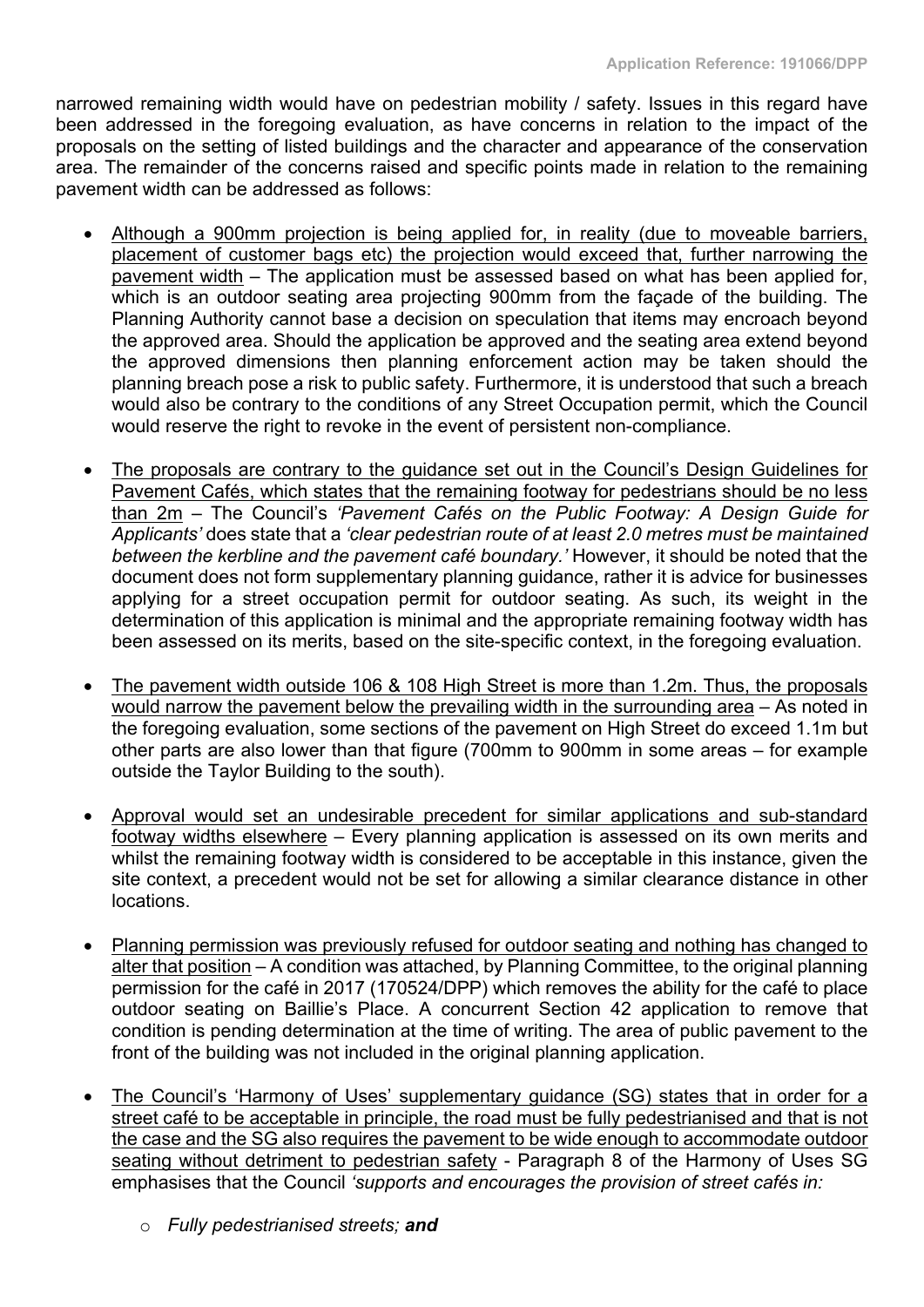## o *Areas where pavements are wide enough to accommodate the proposed street café'*

The foregoing evaluation details why the Planning Authority consider the pavement to be wide enough to accommodate the street café.

- The seating would increase the amount of litter and bins should be provided This aspect is addressed in the foregoing evaluation: 'Impact on Amenity' section.
- The proximity of hot drinks and smokers to the public pavement would create a health / accident risk to passers-by – This is not a material planning consideration. Nevertheless, it is understood that barriers erected around the perimeter of the outdoor seating area would be a requirement of any Street Occupation permit, which would create a separation distance between any hot drinks and passing pedestrians.

# **Strategic Development Plan**

In terms of assessment against the Strategic Development Plan, due to the small scale of this proposal the proposed development is not considered to be strategic or regionally significant, or require consideration of cross-boundary issues and, therefore, does not require detailed consideration against the SDP.

# **RECOMMENDATION**

Approve Conditionally

# **REASON FOR RECOMMENDATION**

The use of the small section of public pavement for outdoor seating associated to the café would be ancillary to an existing use considered to be complementary to the surrounding uses and the proposals do not conflict with the principles of Aberdeen Local Development Plan (ALDP) Policy CF1 (Existing Community Sites and Facilities). Subject to conditions restricting the hours of operation, requiring the removal of the street furniture outwith operational hours, and prohibiting the playing of amplified music in the area, the proposed use of the section of pavement for outdoor seating would not have a detrimental impact on amenity, in accordance with Policy T5 (Noise) of the ALDP and the Council's Harmony of Uses supplementary guidance (SG). Despite the remaining footway width falling below that usually desired to maintain pedestrian movement, the context of High Street sees very narrow pavements and there would be no net detriment to pedestrian movement or public safety, in accordance with the Harmony of Uses SG.

The use of the small section of the widened pavement area in front of the café for the placement of approximately two small tables and four chairs, to be taken in at night, would not detrimentally affect the character or appearance of the conservation area, in accordance with Scottish Planning Policy, Historic Environment Policy for Scotland and Policy D4 (Historic Environment) of the ALDP. The use of the pavement for outdoor seating would also not cause any significant harm to visual amenity, in accordance with Policy D1 (Quality Placemaking by Design) of the ALDP.

#### **CONDITIONS**

# **(1) HOURS OF OPERATION AND REMOVAL OF STREET FURNITURE**

The outdoor seating area hereby approved shall only be used between the hours of 8am and 10pm on any given day and any tables, chairs and other street furniture including barriers for